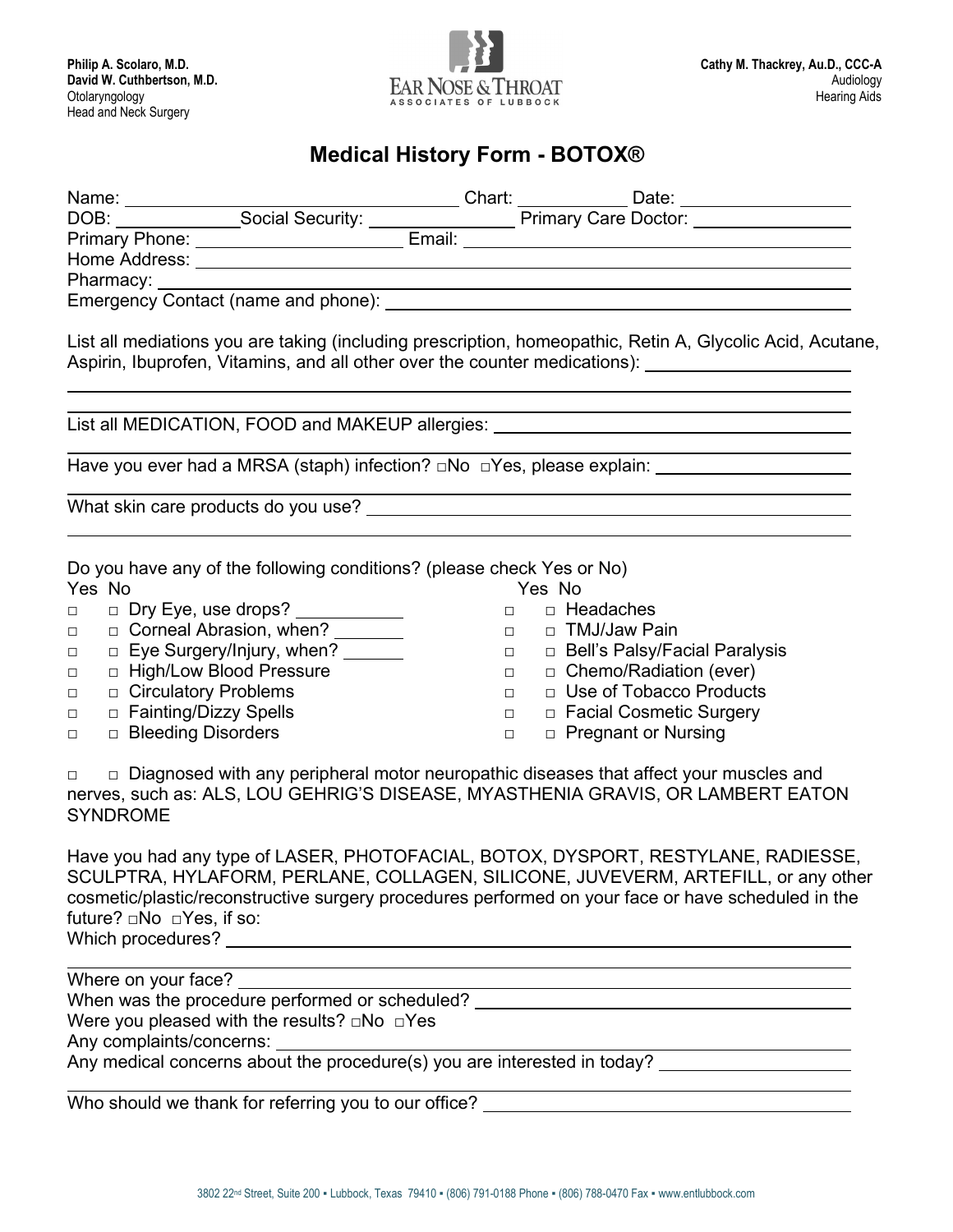

## **BOTOX® MENU**

- **Forehead Lines:** freeze lines across the top and middle of the forehead preventing them from contracting and reducing deep lines and wrinkles (typically **10-20** units)
- **Elevens (Glabellar Lines):** improve vertical lines between the eyebrows that resemble the number 11 due to squinting and frowning (typically **12-20** units)
- **Brow Lift:** creates a lifting effect of the brow by relaxing muscles in the lower forehead and outer tail of the eyebrows (typically **8-16** units)
- **Crow's Feet:** reduce the visibility of fine lines on the outside corners of the eye (typically **12-24** units)
- **Bunny Lines:** reduce lines across the bridge of the nose from scrunching (typically **4-8** units)
- **Lip Flip:** relax the muscles that connect to the upper lip, allowing the lip to relax and curl outward, thereby appearing larger and more defined in shape (typically **4-6** units)
- **Lower Lip Flip:** accentuate the lower lip (typically **2-4** units)
- **Smile Lift:** improve resting scowl and the appearance of a downward turn to the mouth (typically **4-8** units)
- **Gummy Smile:** relax the muscles and limit the rise of the upper lip when smiling (typically **4-8** units)
- **Dimpled Chin:** relax the muscles in the chin to prevent it from contracting too much (typically **4-8** units)
- **Neck Bands:** relax muscles in the neck, making them less prominent and resulting in smoother neck (typically **20-50** units)
- **Jaw Thinning (Masseter):** slim and contour the muscles at the back of the jaw which can give the face a square shape (typically **30-60** units)
- **TMJ (Temporalis):** decrease pain due to jaw tension, teeth grinding and stress (typically **40-80** units)

# **BOTOX® PRICING**

- **\$12 Per Unit:** Units 1-50 (\$600 max)
- **\$11 Per Unit:** Units 51-75 (\$275 max)
- **\$10 Per Unit:** Units 76 and over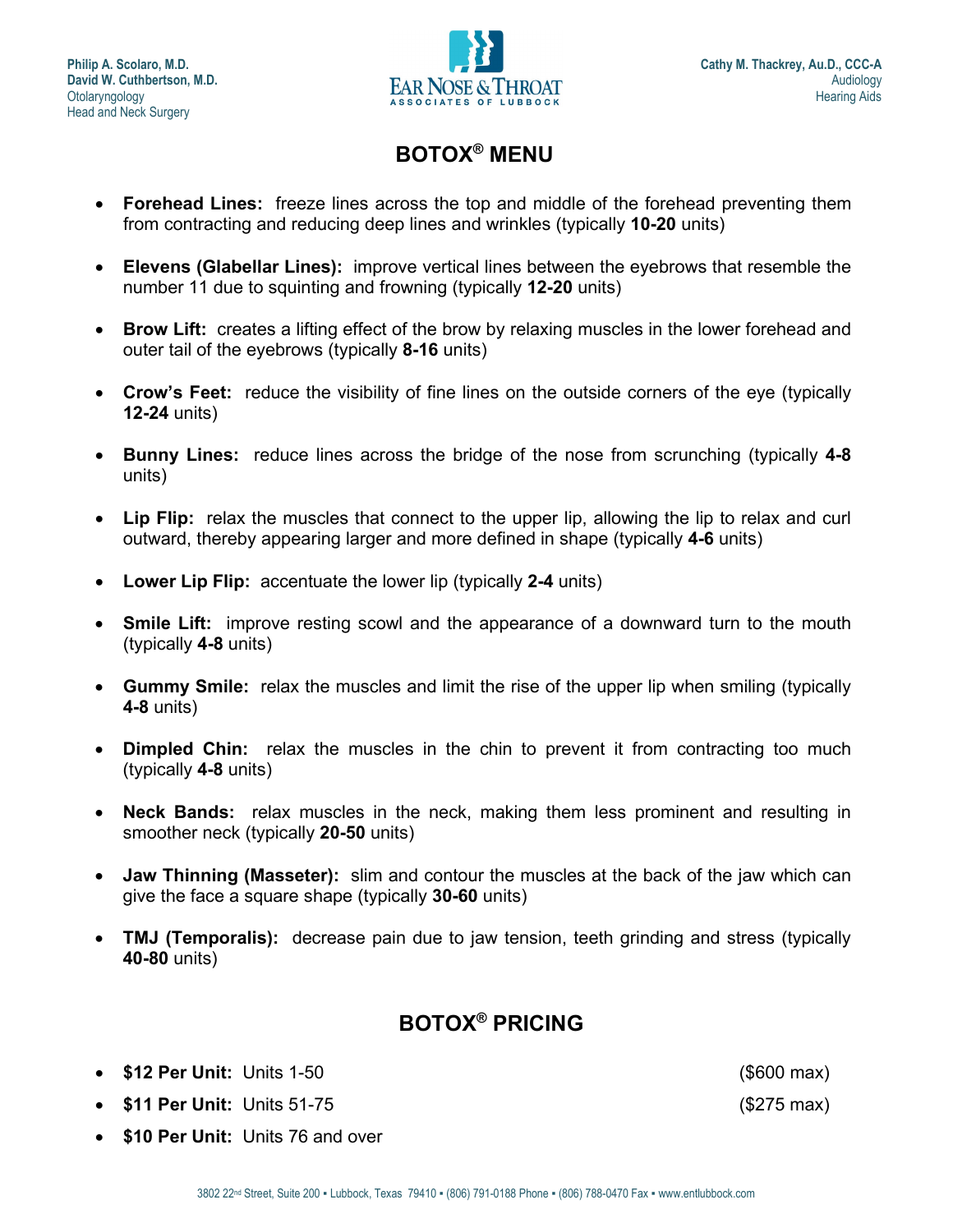

## **BOTOX® PATIENT INFORMATION**

BOTOX**®** is a trade name for the injectable serum; dilute Botulinum toxin, used successfully for more than a decade in children and adults to correct facial muscle spasms and muscle imbalance. The most common use of this serum is to soften frown and smile lines, as well as the treatment of hyperhidrosis (excessive sweating). Minute amounts of BOTOX**®** relax and weaken those facial muscles responsible for the wrinkles that come and go when we smile, laugh, or frown. Although side effects and complications have been minimal, please be aware of the following:

- Results usually last between 3-4 months. To maintain the effect, repeat injections are necessary. It has been found that over time, the effects of BOTOX**®** last longer.
- Mild bruising or swelling at the injection site can occur, but will resolve within a few days.
- Infection is a theoretical risk with any injection, but significant infection has not been reported with BOTOX**®**.
- "Laugh lines" or "crow's feet" are the fine wrinkles that radiate out from the corners of the eye. Since BOTOX**®** placed near muscles involved in smiling, asymmetry of facial expression may occur. This effect is temporary and will resolve over several weeks.
- Forehead lines are caused by the muscle which goes across the forehead. BOTOX**®** may move somewhat irregularly across the muscle, causing asymmetry or drooping of the eyebrows or lids. If drooping occurs, it will resolve over several week.
- Patients will neurological disorders such as myasthenia gravis, ALS/Lou Gehrig's disease, or Lambert-Eason syndrome may not be appropriate candidates for BOTOX**®** therapy. **You should notify us if you have been diagnosed or treated for this or other neurological conditions as you may be at increased risk of serious side effects, including difficulty swallowing and difficulty breathing.**
- **Tell your doctor if you received any other botulinum toxin product in the last 4 months**; have received injections of botulinum toxin such as Myobloc**®**, Dysport**®**, or Xeomin**®** in the past (tell your doctor exactly which product you received); **have recently received an antibiotic by injection; take muscle relaxants; take aspirin-like products or blood thinners.**
- **Tell your doctor about all your medical conditions, including if you:** have or have had bleeding problems; have plans to have surgery; had surgery on your face; weakness of forehead muscles; trouble raising your eyebrows; drooping eyelids; any other abnormal facial change; are pregnant or plan to become pregnant (it is not known if BOTOX**®** can harm your unborn baby); are breastfeeding or plan to (it is not known if BOTOX**®** passes into breast milk).
- **Tell your doctor about all the medicines you take,** including prescription and over-thecounter medicines, vitamins, and herbal supplements. Using BOTOX**®** with certain other medicines may cause serious side effects. Do not start any new medicines until you have told your doctor that you have received BOTOX**®** in the past.